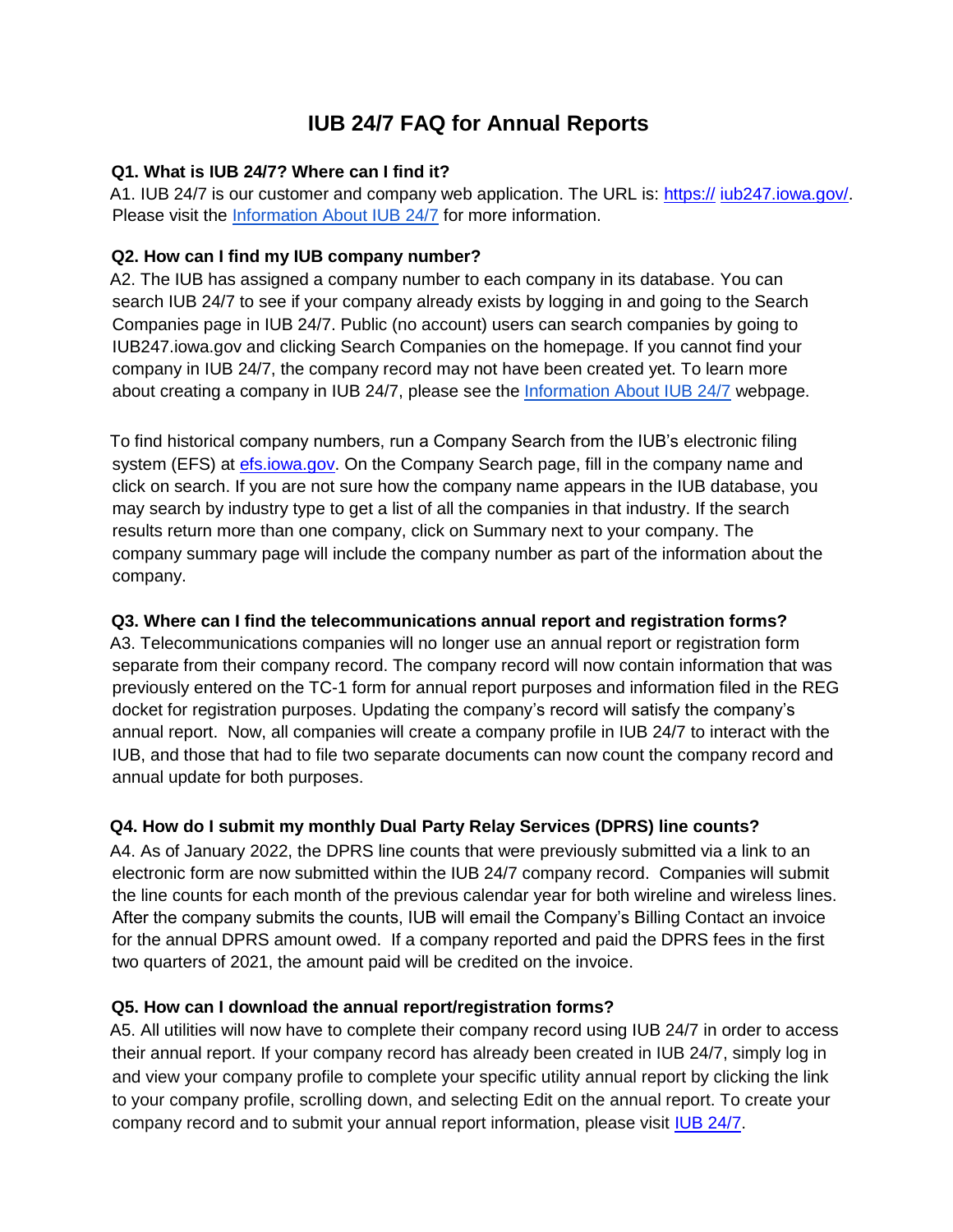**Q6. How can I download a copy of my company record to evidence compliance with requirements to maintain a telecommunications service provider registration? Does this automatically update when a change is made to the company?**

A6. To print or download a copy of your telecommunications registration form, follow these steps:

- 1. Locate the company's record in IUB 24/7.
- 2. On the company's profile screen, click on the registration document under "Telecommunications Registration Document."
- 3. Save or print from your machine

The company's registration does not update automatically. In order to update your company's registration, locate the company's record in IUB 24/7, and on the company's profile screen, click on Overwrite Document under the Telecommunications Registration Document section.

#### **Q7. I am an independent consultant and need to fill out an annual report on behalf of a company. How can I do that?**

A7. You will need to have a user account in IUB 24/7, with permissions required to update a company's record, and you must be connected to the company record. After logging in to IUB 24/7, submit a company access request in IUB 24/7 or send the request to [ITsupport@iub.iowa.gov](mailto:ITsupport@iub.iowa.gov) to be connected to the applicable company. This will allow you to view and update the company record and annual report (telecom's annual report is a part of the company record).

## **Q8. Can I enter information into the Company Record and save a draft of the record so that a representative from the company can go in and attest to the information submitted?**

A8.Once the Company Record is in Submitted status, the Draft status is no longer available, nor can edits to the record be saved. In order to keep the information in the annual report or DPRS report, you must attest to the record and submit the company record. If changes are needed following submission, the Company Administrator can edit the company record.

## **Q9. What information is held confidential or encrypted in the annual report for telecommunications?**

A9. Line counts for telecommunications are confidential in the annual report information. Revenues are not held confidential.

## **Q10. I submitted this information a year ago. Do I have to resubmit this information?**

A10. Yes. This is an annual report. The reports are due to the IUB by April 1 each year.

## **Q11. I need extra time to complete my company's annual report. How do I request extra time?**

A11. In order to request additional time, the company will have to file a request in the company's M-docket in EFS. If you plan on filing a request for additional time, please contact [ITsupport@iub.iowa.gov](mailto:ITsupport@iub.iowa.gov) or call 515.725.7337.